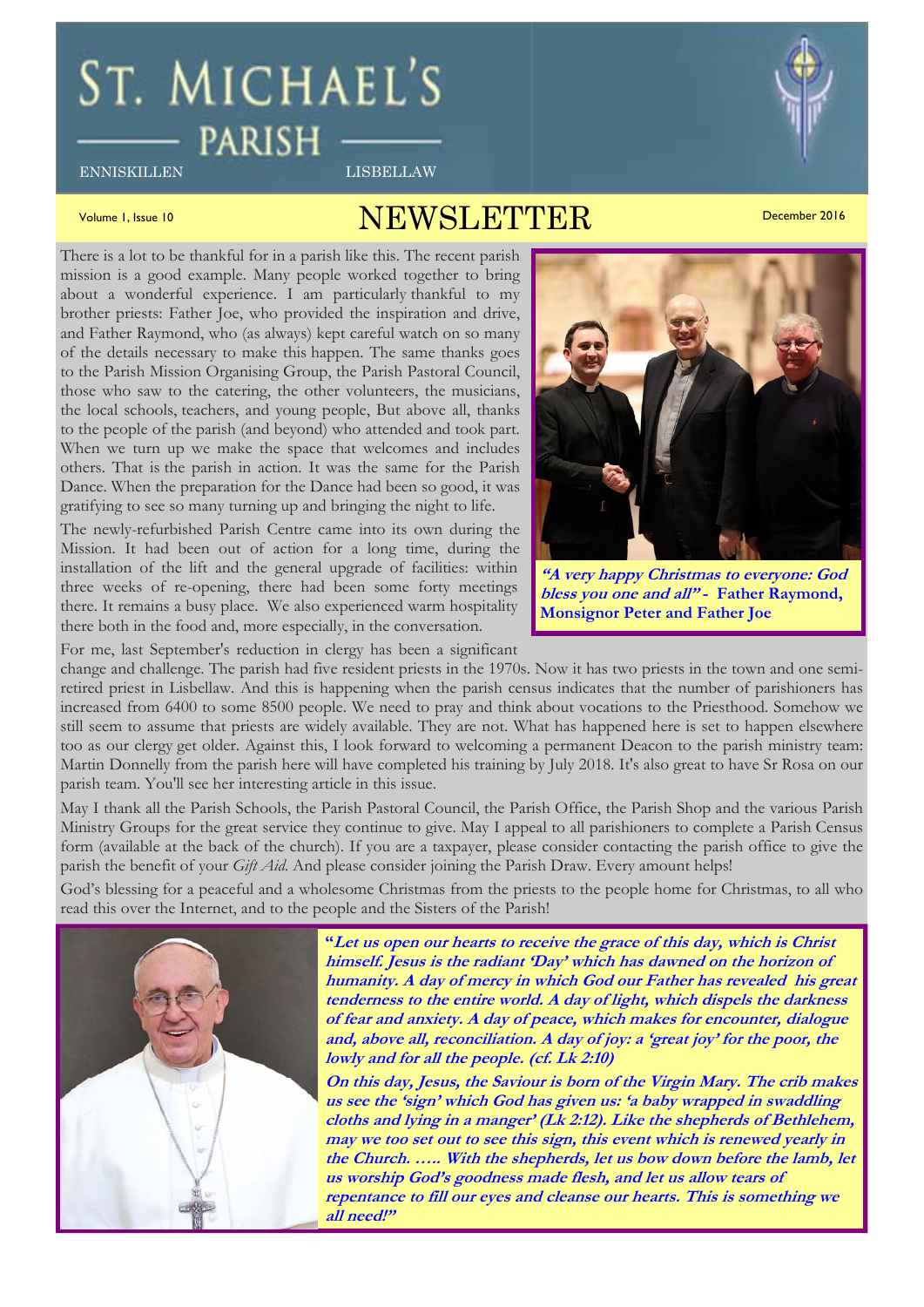# **Getting to Know: Reverend David Cupples - man of faith and conviction and fan of ABBA**

*"Reverend David Cupples is the Minister of Enniskillen Presbyterian Church since September 1987. When I asked him to do this interview for our St Michael's Parish Newsletter he did not hesitate. It is an interesting insight into his Faith and also into the man himself and his interests. Thank you, David, for sharing with us*." **Fr Joseph McVeigh**

**Where were you born and reared?** Banbridge, Co Down. We lived on a council estate.

**Schools?** Abercorn Primary and Banbridge Academy.

**What career did you want to follow?** I realised when choosing O level subjects at age 15 that what had always been in my heart was the desire to be a preacher

**Many in your family?** I grew up with my mum, dad and sister, Eleanor, who is 8 years older. Today I am married to Rosemary, my wife of 22 years, and we have two children; Ellen aged 20 and Peter aged 15.

**Was it a religious family?** We went to church twice on a Sunday. Dad was the organist and mum and Eleanor sang in the choir. My mother placed her faith in Christ for salvation in 1960 at the age of 44 and my father on the eve of major surgery in October 1977 at the age of 64.

**When did you come to Enniskillen?** September 1987.

**Where were you before that?** I served as Assistant Minister in 1st Bangor Presbyterian from September 1983.

**When and why did you become a minister?** Ordained in January 1985, I had been taking services and preaching in Presbyterian churches since 1979 at the age of 22. From young adulthood I have had a burning and unquenchable desire to preach the Word of God and see the church built up to fulfil God's purposes in the world as a witness to Christ.

**What is important to you about your church?** The church is a community of people who believe, live and share the gospel of Christ in word and deed. So the central thing for me in church life is encountering the living Lord Jesus Christ through the preaching of the gospel i.e. the message of the Scriptures. When the Spirit is at work this will produce a community who love God, love each other deeply and love their neighbour. The gospel is the seed and love to God and neighbour is the fruit.

**What religious person inspired or inspires you?** None of the names would mean anything to your readers but I have been greatly influenced by wonderful Christians whom I have known personally, great preachers and leaders whom I have met e.g. at conferences, and also by the giants of faith from church history whose books or biographies I have read e.g. Augustine, Luther, Calvin, Charles Spurgeon.

**What do you enjoy about working as a minister in the church?** Studying and preaching the Scriptures, seeing people grow in their knowledge of God, working as a team with my elders, getting close to people in their problems. In the Presbyterian system elders share with me in the pastoral oversight of the congregation.

What do you think about church relations in Enniskillen? There is more respect and better communication, personal friendships among church leaders are modelling a better way; but basic doctrinal differences will always limit the extent to which there will be partnership in worship, ministry and mission. We have to pray for continual renewal and reform in all the churches by the gospel and the power of the Holy Spirit.

**What do you think of Pope Francis?** I like his kindly, human approach and admire his obvious compassion for the poor and marginalised. His attempts to reduce bureaucracy and challenge tradition in the Vatican are bold and courageous. I agree with his call for simplicity in preaching but if I limited my homilies to eight minutes, as he advises, my congregation would go home hungry.

**What is good about the Catholic Church – in your view?** Its catholicity! If Protestants had more of a sense of there being one, holy, catholic and apostolic church there would be fewer divisions and a better attitude to minor differences of belief and practice.

**Are you interested in politics, local/global?** Not deeply. I am not a member of any political party. My interest focuses on freedom of religion across the world.

**What is your attitude to local politics?** History has shaped us and made us prisoners and I suppose the national question will never finally go away. But slowly there is an attitude of politicians seeking to co-operate for the common good, which is what I think the purpose of politics is. Politics is simply how we try to organise love of neighbour at the level of how society is governed. We need people in politics who want to serve the whole community. Our problems are more than political. All political programmes that aim at the common good and reject violence are legitimate; but people's hearts and moral vision need to be changed and only Christ's love can do that. Ireland today faces new problems. We are losing the knowledge of God and that will bring a disaster such as we have never known before.

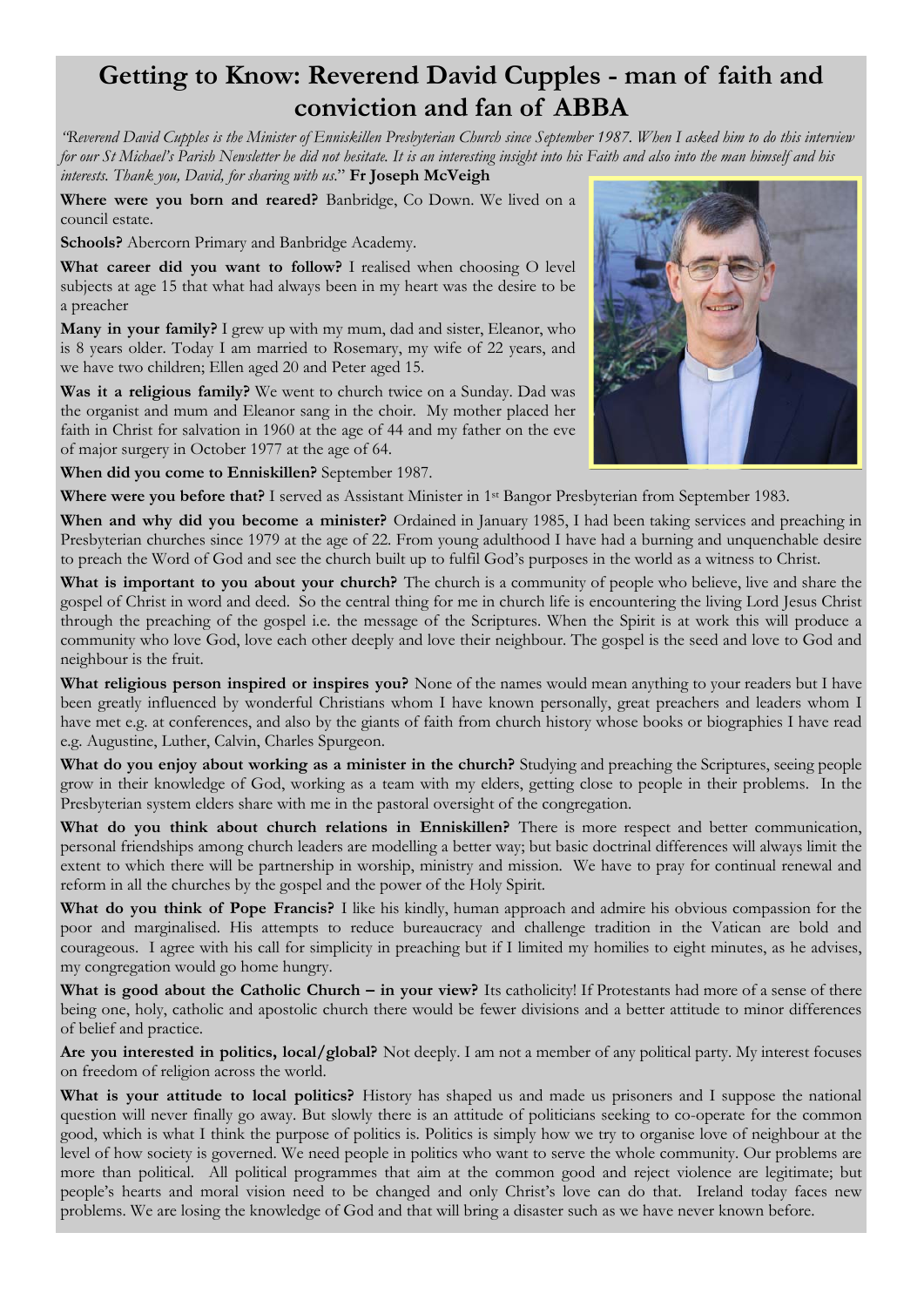**How do you see the peace process progressing?** I would prefer not to make a political comment as such. But Jesus pronounced a blessing on the peace-makers and I believe everyone should try to work this out at every level of their lives, private and public. But true reconciliation is achieved not by begrudging compromises but by radical repentance, forgiveness and a deep commitment to seeking the good of all.

**What can the main churches do to make peace permanent?** Pray, highlight issues of common concern which all politicians and the whole community should address, work together where possible and set an example of how to relate respectfully and maturely with those with whom we may differ.

What do you regard as the biggest and most urgent social problem in Fermanagh/in the north? Marriage and family breakdown is the root cause at a social level of most other social ills. Without security, discipline, stability, love and instruction, our society is degenerating into selfish chaos. But behind all this is an outright rejection of God. All our social problems are ultimately spiritual ones. A whole new vision is taking over of what it means to be human; it is based on secularism which I, of course, believe is untrue; a society based on falsehood must eventually collapse.

What do you think about climate change and caring for the earth? On the science I can't comment but we are stewards of God's earth entrusted to us to work with and entrust to coming generations. I am personally diligent about recycling, not wasting, careful disposal of waste. I also take personal steps to keep the area where I live free of litter.

**Have you any pets?** A golden cocker spaniel called 'Charlie.'

**How do you relax?** Walks, reading, playing piano, cinema, meals with friends, going to the gym. No all-absorbing hobby

**Classical or Country and Western?** Classical but I'm known for my renderings of Abba songs on the piano at church social functions!

**Your favourite country outside Ireland?** France – such beautiful countryside, buildings and villages

**Favourite County in Ireland?** Co Down, where the mountains of Mourne sweep down to the sea, and Castlewellan Forest Park, my favourite place in the world for a long walk. I also love the Wicklow Hills

**What's your favourite book/film/song or music/prayer/Bible story?** Book – War and peace, Tolstoy. Film – the Lord of the Rings trilogy. Song or music – I like some of the 70's pop music; in classical the music of Chopin, especially the 2nd piano concerto and in Christian music I love the modern hymns of Stuart Townend and Keith Getty. Prayer – we tend not to use written prayers but some of the Book of Common Prayer Collects deeply move me. Bible story – hard to say on my own journey in faith and in ministry. I have preached on the story of the raising of Lazarus in John Ch.11 more than any other Bible passage. It gives us profound insights into why Jesus came into this world and what it really means to know God.

## **Volunteering with Trócaire - Bridie Duffy**

When, in 2011, I saw a notice in the parish bulletin that Trócaire was looking for volunteers, I couldn't believe my luck: just retired, I was looking for something interesting and useful to do. This seemed like the perfect opportunity. Now, five and a bit years later, I'm still volunteering with Trócaire and still enjoying every minute of it. I've been involved in such a range of different things, from school talks and representing Trócaire at cheque presentations to organising fundraising events and speaking at Masses. I even got to feature on the iconic Trócaire box for Lent 2016!

In 2012 I got a chance to visit Trócaire projects in India. Seeing first-hand the extreme poverty there and how Trócaire was helping was an amazing experience and one that made me even more determined to continue my volunteering. Today when I speak at Masses I still talk to people about my India experience, to show them that their support for Trócaire really does make a difference.

One of my favourite ways to support Trócaire is by selling Trócaire Gifts for Christmas. These are a great alternative present and the money raised makes lasting changes in people's lives. I sell them in the parish with the help of other

volunteers and with the invaluable support of Mons. O'Reilly and Fr Raymond. Over recent years more and more people have been buying the gifts so it feels like a real parish community effort to support Trócaire's work. I'll be selling them again this year so keep an eye out in the bulletin for details.

Volunteering for Trócaire has given me the chance to put my faith into action. I have learned more about global issues and it has pushed me to do things I wouldn't have thought I was capable of. I've also made some really great friends along the way. I would encourage anyone interested in volunteering with Trócaire to just give it a go - whatever time you have, a little or a lot, can still make a difference.

Interested in volunteering? Contact volunteering@trocaire.org or Freephone 0800 912 1200, give me a call directly at: 0773 950 4657 or email me at duffybridget@ymail.com



**Bridie Duffy, Fr Martin O'Hagan and Pat McQuaid at the Lenten Trocaire launch**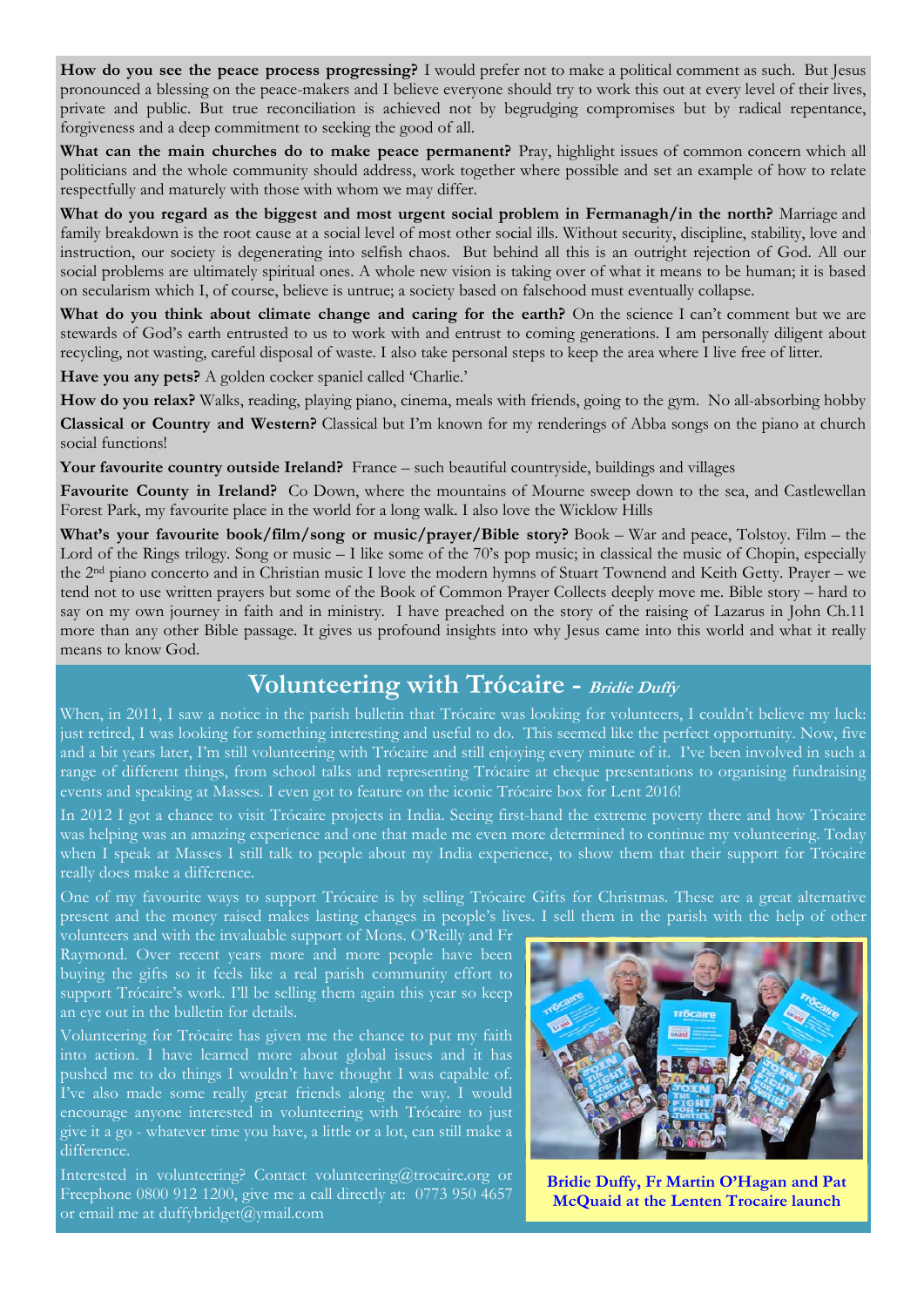# **Holy Trinity Primary and Nursery School Serving the Parish and Supported by the Parish**



**Holy Trinity is a Catholic Primary and Nursery School of St Michael's Parish. A central part of the Enniskillen community, it is the parish in action.** 

As a Catholic school, Holy Trinity strives to develop each child to their full potential in a community where everyone is valued, nurtured and cherished and where the selfesteem and dignity of everyone is promoted. Since Catholic Schools are inclusive, so are we. We have pupils from some fifteen different countries and six different faith traditions. We celebrate our diversity. It helps develop all the children in our school.

As a school community, our common goal is to be "*an inclusive learning community striving to meet the needs of all*". Our ethos is strongly child-centred and permeates all areas of school life. We make the pastoral care of each individual child central to everything we do. So we were especially delighted, after the inspection last May, when the *Education and Training Inspectorate* recently named the pastoral care in Holy Trinity as "*outstanding*". Our pastoral care is delivered through a range of initiatives including: a PATHS (Promoting Alternative Thinking Strategies) Programme for the children, a Student Council, a Pupil-Buddy System, a School Counselling Programme and, most importantly, through the relationships we develop with our children, their families and the local community.

To provide the best for those we serve in the parish, we work closely with our parents and other groups to create a

community of support for the children. Links are developed through parent meetings, information evenings, newsletters, the school website, monthly assemblies, sacramental meetings, Christmas events, parents' events and Catholic Schools Week. Strong partnerships between the school and other parish groups have developed over the years. We work closely with St Michael's Scouts and the Devenish Partnership Forum to develop learning opportunities for our children. Coaches from parish sports clubs, including Enniskillen Gaels, support the children in their physical activity. The children also take an active role in parish life in a range of ways. Each year in St Michael's Church we have our Carol Service at Christmas and a dramatisation of the Stations of the Cross on Good Friday. We visit the local Residential Care Homes. Some classes come along to the 10am Morning Mass each week. We provide some singing in the South West Acute Hospital and we visit areas of interest in Enniskillen, including the Library and Museum, to find out more about our local community.

The school also raises funds for a number of local community groups including Saint Vincent de Paul, the South West Acute Hospital, Friends of the Cancer Centre and the Aisling Centre. Holy Trinity works closely with our other local

schools and is the lead school in the parish primary transition project with St Fanchea's, St Michael's, St Joseph's and Mount Lourdes.

We believe that children should grow up with a strong sense of their home community and should have an opportunity to give something back to the community that supports them in their formative years. Our school draws on the gifts, talents and energy of the local community to support the children so that they grow into individuals who will continue to give back to the home community that serves them so well.

If you would like to give some time to supporting our children you can contact the principal, Brian Treacy, at the school on (028) 6632 4959. For more information visit the school website *www.holytrinityps.com*.



Among the 750 pupils of Holy Trinity are children from Bulgaria, China, England, Hungary, India, Latvia, Lithuania, Malaysia, Poland, Portugal, Romania, Russia, Slovakia and Spain.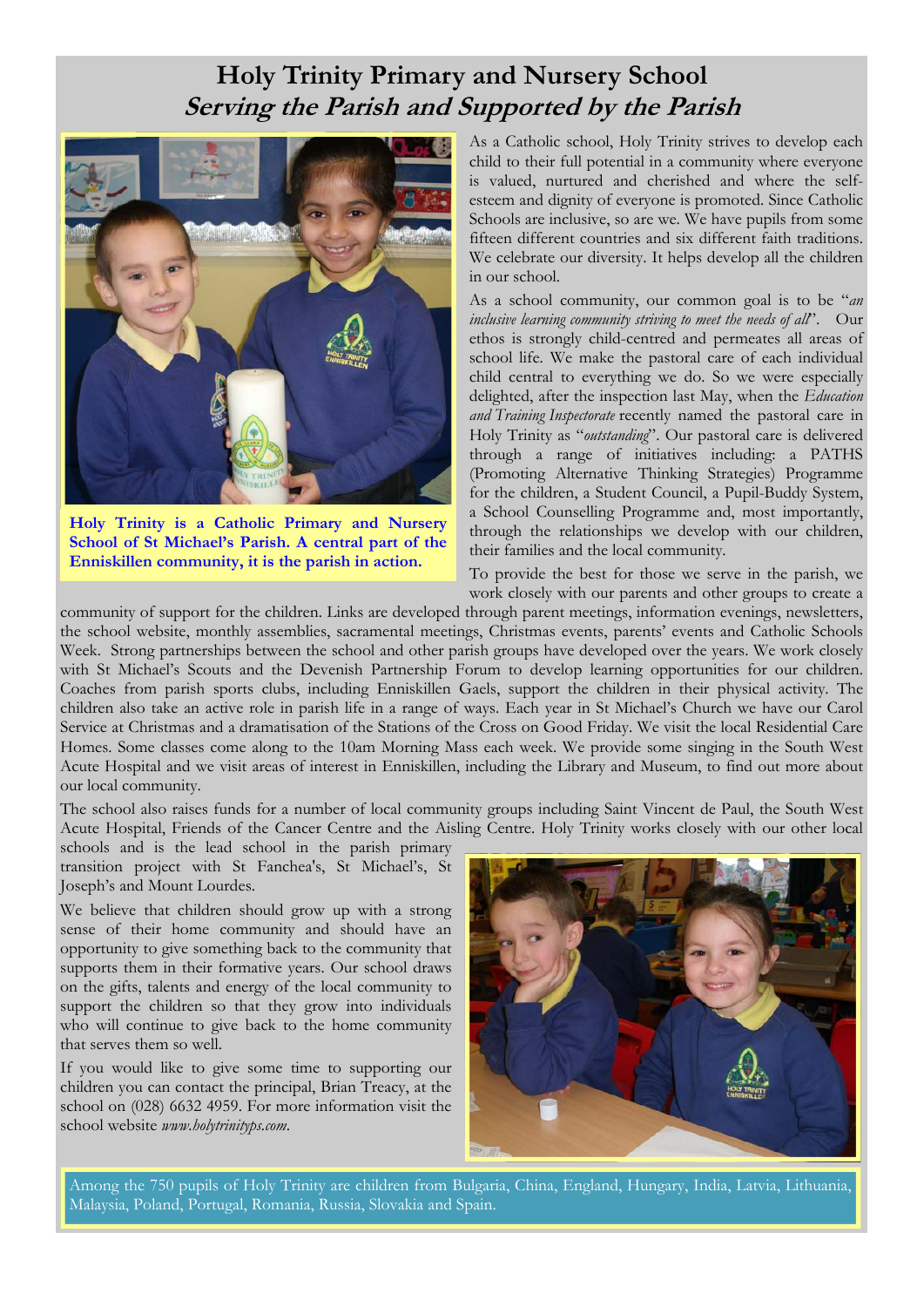### **Those were the Days**

My earliest memories of Enniskillen date from late 1931 while our family were living in Bundoran during the reconstruction of our house in Belmore Street. I recall visits to Enniskillen then and being left with my aunt and uncle in Darling Street. People spoke of the fine spring of the following year and the Eucharistic Congress was a great occasion. We had a Papal flag and my parents went to the Phoenix Park. The streets were bedecked with bunting and flags and there were numerous shrines and statues in house windows. Processions were held and hymns and prayers were led by the locals. In 1932 also, the area celebrated the victory of



**Michael Donnelly with sons Packie, Kevin and John** 

Fianna Fáil in the then Free State and I heard of confrontations with the police. We left Bundoran in Spring 1933. My brother now attended the Convent Primary and I joined later in the Autumn - Sr Catherine's Babies class. We sat on bench desks, wrote and drew on slates and older boys dusted the high pressure heating pipes each morning. When the priest, usually Mgr. Tierney, called we stood up and said "*cead mile failte don scoile seo*". We also answered the roll call with "*annseo*" so Irish wasn't unknown. The tall windows had high cills and the walls were used as blackboards for Sr Catherine's skilled drawing. Funerals often passed close to the windows and we stood up and said "*my Jesus mercy*". High infants was the charge of Sr Veronica, a wee cross patch who had a soft spot for birds which she fed on the cill which was above her eye-level. It was an eventful year; Gerry Farrell and I were recruited to appear in a Mt Lourdes production as two boy princes and, though we had no active role, the girls collected us for every rehearsal and made a fuss of us. My grandfather died and my cousin Kathleen brought John and me away from school for a few days and we were fitted with black Oxford overcoats, ties, shoes and socks for the funeral. Mourning was a major culture then. A girl from school was drowned off Market Street and I remember seeing, from the school yard, the boats trawling for her body for days . Sr Veronica had a Christmas tree with small gifts to be selected and I picked a small miniature violin. She also had a band which marched to the gate and back to finalize the year. Each day concluded with prayers at the Lourdes Grotto.

Sister Paula's 3rd class had an influx of girls from Abbey Street. Boys and girls were separated so we weren't compelled to knit and sew with the girls. Then we were introduced to Irish dancing by Miss McCaffrey. We became aware of wars; "*Will you come to Abyssinia will you come, bring your own cup and saucer and a bun*". Each year terminated with a written exam and all, including the babies, were subjected to a religious oral exam by a visiting priest, a Fr Finnegan.



**Michael's grandfather, John Donnelly (1845 - 1935)** 

Boys proceeded to 3rd class in the Presentation Brothers' school under Brother Killian. There was an earlier class group under Master O'Neill in which my neighbour, Kevin Lunny, started. (Many years later he would greet him at a funeral of Mrs Falconer by which time he was a centurion.) The classes had a spread of age groups. First Communion and Confirmation were for 7-year olds. I was in a group where most of the class were already confirmed. I was confirmed by Bishop McKenna and teachers were common sponsors for all the children. I had made my First Communion a week earlier in Mt. Argus at my uncle's first Mass.

The Spanish Civil War had a noticeable effect on Enniskillen. General O'Duffy came to recruit, staying in the Royal Hotel and perhaps in a house in Eden Street. He recruited a curate, Fr. O'Daly, who may have been instrumental in others joining, as volunteers included Tom Mackel and Jim Scallon, both of whom had helped Fr O'Daly in the planting scheme at the Gaelic Field. Fr. O'Daly was notably unpunctual and how he managed army discipline was surprising; he was so unconcerned when P.P. in Trillick that parishioners went to Mass in Fintona. However, he was a more popular man than his superior in the Irish group in Spain and became chief chaplain. When he visited the school he generally spoke on topics of personal interest - he advised that salt and soot were useful substitutes for toothpaste. He was also effective in getting the local group back to Fermanagh. All nine landed in Dublin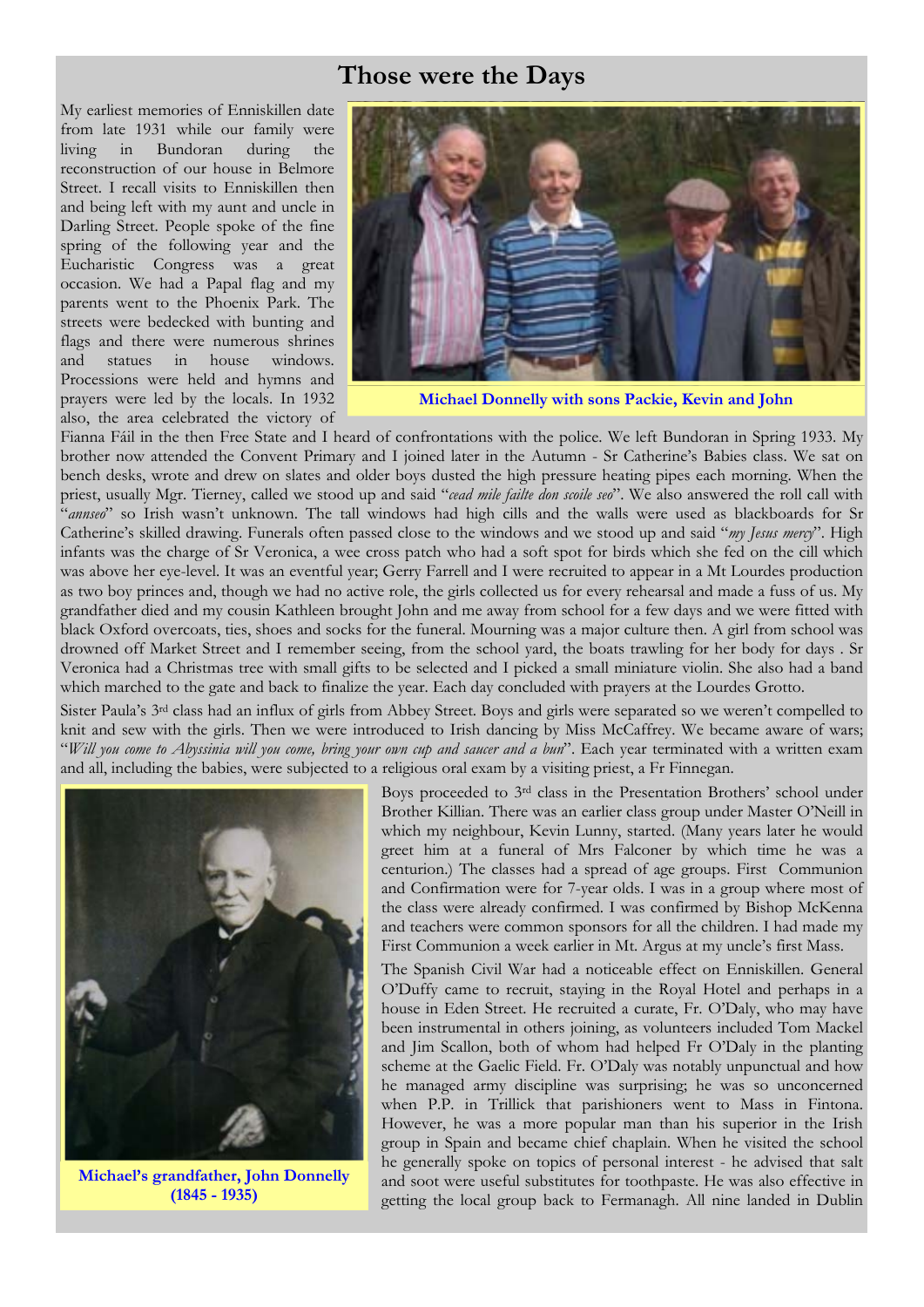without the fare home and he arranged their tickets. They arrived home broke but to a parade led by the Grattan Band. Not all who volunteered had made it to Spain; my cousin Jackie and his friend Johnnie Dolan were intercepted at the station by their families who had learned of their plans. on returning On returning, only Jim Scallon got his job back and Charlie Campling, Rocket Rogers and Jack Gallagher again went to war - against their former allies.

Archdeacon Tierney arrived as P.P. in 1931. His immediate disposal, for  $f2,000$ , to the Bank of Ireland of a site intended for a parish hall was not well received. He was a political figure who, though he wasn't given to inflammatory speeches, controlled the local nationalists. He was a notable diver who regularly dived from the top of Rogey in Bundoran. Fr Meagan, the 1st curate, was a hearty pleasant man, probably the most popular confessor. He spent the summers, from June to August 15th, in Lough Derg but there were always local priests on holiday here at those times to help with Masses. Fr Dignam was a very long serving curate who became attached to the town and I understand he was happier here than later as P.P in Clogher. He wore an overcoat from his ordination for all of his 25 years in Enniskillen.

There were two Sunday Masses, 8:00am and 11:30am, with a door collection on entering and one for St Vincent de Paul at the end. I think the Lisbellaw and Cradien churches had Masses at 10:00am and 11:00am on Sundays only, except for occasional requiems. There were evening devotions of rosary and benediction on Sunday and on weekdays in May and October. A men's confraternity had rosary and benediction every Monday at 8:00pm. That continued until Vatican II. However, the woman's Sacred Heart Sodality, which met monthly on the first Tuesday and in my early altar boy years packed the church, was discontinued before the war ended.

The Pulpit was used for sermons and the rosary. The original timber had been replaced with Irish marble by the Men's Confraternity in celebration of the Silver Jubilee. Every word was heard, especially during the yearly mission. At first this was for just one week when the seating was expanded with benches taken from the crypt area by altar boys. When men's and women's weeks were introduced by Mgr. Gannon accommodation was adequate. Killesher had the only local midnight Mass at Christmas and the Easter, Lent and Advent seasons were very different from today. Priests would say three consecutive Masses on All Souls Day and at Christmas. St Patrick's Day was low key. Corpus Christie was celebrated with a procession in the Convent grounds, finishing at the Grotto. The Blessed Sacrament was borne in a monstrance under a canopy, carried by the Presentation Brothers in white cloaks, with the choir and girls' choir and Children of Mary providing music and colour and the public following, reciting prayers, under the gaze of local Protestants from Fort Hill. Altar boy thurifers were necessary and the seniors got that duty. On All Souls Night everyone went to the church and graveyard to seek indulgences. Ash Wednesday is the least changed feature. Everyone wore their badge of identity including those confined to the house. Taw Love carried ashes home to all his neighbours, including Alice Shannon who opened the window and stuck her head out. Weddings did not require any special church arrangements. Most had special music and singers. Some went to side altars after morning Mass. Easter ceremonies started with Tenebrae on Spy Wednesday. Holy Thursday was not markedly different except that there was only one Mass. Good Friday had a Missa Sicca and the unveiling of the cross, which, like all statues, was veiled in purple from Passion Sunday, with the kissing of the crucifix the main event. The sense of mourning was profound and many people observed total silence until 3:00pm. The ceremonies of Holy Saturday in those days took place in the morning from 7:00am, starting with the Pascal fire. The organist, Tommy Maguire, was often the only one to give the responses at first. It was a big altar boy day, the main roles being eagerly sought. Mickey Love was present in the seats offering his services years after his boyhood. Joe Hallett and Leo McGandy got to be MC's and only Leo's marriage ended his term of office. At the Gloria the bells sounded for the first time in a fortnight. Jimmy Muncey unveiled the statues with a long pole and Lent ended. My own best memory is of Fr Mulligan, (later Bishop), and Mgr. Flanagan rendering the passion in accomplished plain chant.

Altar boys were a permanent presence on all church activities, four for Sunday masses and two for weekdays. They were on duty for devotions and all special occasions. Latin Masses required Latin responses and boys lit and extinguished candles, attended with cruets and cleansing, moved the Mass book, rang the consecration bell, held communion plates, covered and uncovered the altar rails, lit and swung thuribles, collected offerings at funerals and held candles and holy water for baptism and churching. Only at confessional and Extreme Unction services were they absent. They provided their own white surplices and slippers and the black everyday soutanes; the red ones for big days were church property. They were trained and regulated for everyday duty in school and special arrangements were normally managed by the church, principally by the sexton. They were rewarded with a day off school in the Autumn and those lucky to serve at funerals and weddings benefitted financially. Visiting priests saying private Masses were also a source of reward. Local boys were recruited for the Lough Derg season and on my first visit I was enlisted to serve by Fr. Meighan.

The sexton's house was the end one adjoining Peg O the Bulls Lane and the other houses in the terrace were church properties. The presbytery had three curates' quarters and a basement kitchen and rooms for housekeepers as well as a dining room and reception parlour. The adjoining house had Mrs Maguire's baby shop on the ground floor and, on two upper floors, parochial rooms used by a variety of church and other bodies, including the Nationalist Party. There were parish houses also at Cradien, occupied by McKerveys who looked after the church, and teachers' houses at Tattygar in Lisbellaw and Mullanaskea, occupied by the Corrigan and Brennan families. St Michael's primary school occupied two floors of what was then an old grain store. The basement housed the St Michael's Reading Rooms, a men's club with two billiard tables, an office, a meeting room and several tables and seats for spectators and card players as well as some shelves for books. The Brothers' secondary school, which shared the yard, had a science room and a large and small class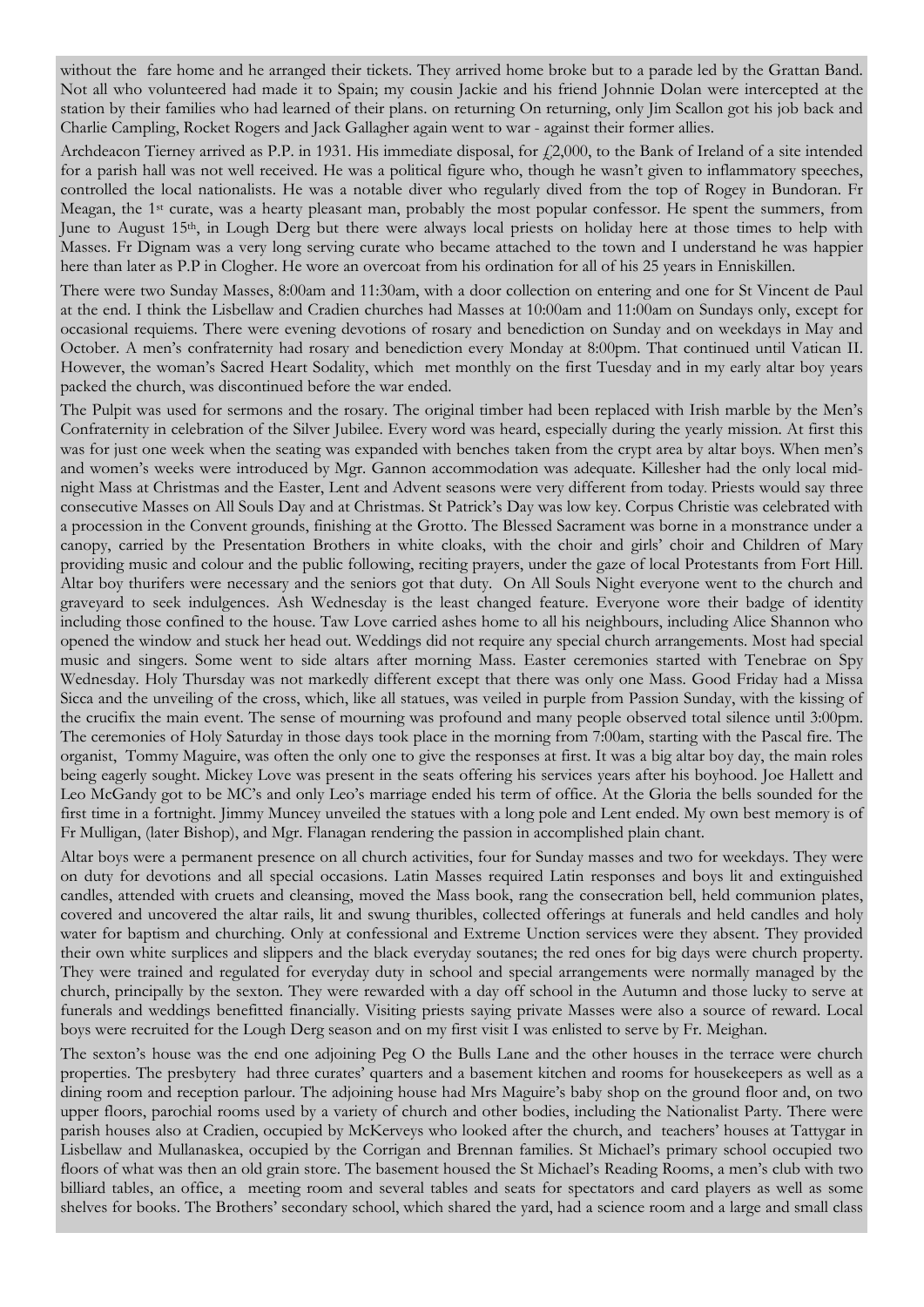room for five classes. The Brothers' monastery, on the first floor, had an independent hallway and basement kitchen. There were two bicycle and storage outhouses, one of which became a classroom shortly before the transition to the new college. Brother Bede was principal of the secondary school and monastery from my first memory until his death. (He died dramatically after receiving my brother Cosmos's new priest blessing in December 1957.) The primary school had several principals; Pascal, Claver, Cyril, and Boniface. Bro. Claver's boys learned to swim at the Weir's Bridge pool and won choir awards here and in Sligo. The secondary school played rugby at first and Bede had 7 out of 8 wins against Portora. Three of the last team took holy orders and one, Paddy Gillen, played in goals for the Gaels, Fermanagh and Ulster Gaelic teams and for Belfast Celtic and Fulham soccer clubs. The Brothers built their own monastery off Chanterhill Road



**1936: Michael, in front, with, from left, Gerard (Fr Cosmos) Michael (father), Mary, Kevin, Mary (mother), Dympna and John (Fr Marius)**

and the St Michael's premises was converted to a community centre. Mullnaskea and Tattygar were both 2-room schools initially. Ashwoods was a 1-room school house with two teachers in its later years. Dot Smith was the last principal there, with Maura Hegarty (Flanagan) as her assistant. The school was demolished in a road improvement scheme.

The nuns owned the convent schools and much of the adjoining land as well as outlying farmland. The parish owned the cemetery and some adjoining fields, presumably for any necessary extension of the cemetery. This never happened and when plots ran out people were directed to the public cemetery at Breandrum which had a reserved area for Catholics. As Breandrum was in the Fermanagh District Council area the town's people paid twice that of the rural residents for plots. The first Catholic buried there was a neighbour from Belmore street, a Mr Burns who has many family successors there now. The first priest was Mgr Gannon who opted for burial in Breandrum to encourage more parishioners. His successor, Dean Flanagan, is also buried there.

Monsignor Gannon's time was marked by much change and development in the parish. The church was extensively renovated both internally and externally. Replacing the total internal plaster involved extensive internal scaffolding. The Church remained in full daily and weekend use. External work to the entrance included work to the tympanum figures and all dressed masonry and some defective wall stone. The plaster work has survived most of the subsequent renovations as has the rather incongruous Celtic cross on the apex of the front gable. New intermediate schools, to serve several adjoining parishes, were built under his direction and he secured the site for the new St Michael's College, on behalf of the diocese, from land belonging to parishioners, the Adams and McGovern families. Cornagrade, then in Irvinestown parish as was the Workhouse, was developed and many from the town moved there. The plot reserved for replacing the boys' primary school was instrumental in having the parish boundary changed.

School sites were not grant aided and a percentage of the building costs had to be raised. A large funding operation was initiated, a parish draw and subscription list was begun and the Bazaar, which before the war had been a 1-night affair in the Mt Lourdes hall, was re-established as a week long event in the Townhall. It took place before Christmas and during the summer a carnival was held over two weeks with nightly dances or concerts in a marquee in the Broadmeadow. It opened with a parade through the town with floats competing for best in show awards, children's fancy dress and dancing. Summer was carnival time everywhere then with the Graan also having its own. Other occasional events took place; whist drives, jumble sales, raffles and draws multiplied for a while and a formal parish ball came into being, a permitted past midnight affair in an era of restriction. The Knights' Ball, the other major social event, ran its course for a few more years. This release of energy came after the war when darkness had been the order and double summertime had lengthened the working days. (Rural areas did not advance the clock which may have suited milking time but was out of step with church services.) The war years saw social events organised to entertain the many servicemen, including Sunday cinema for soldiers and their girls. Modest weddings were more frequent and many locals left in uniform whilst many migrant workers from the south arrived for a while, or permanently in some cases. The 10:00am Sunday mass was introduced to serve American military and the new accent of the chaplain was often heard from the pulpit. Many priests, who had prepared for overseas missions, were helping in home parishes while those abroad were unable to return for the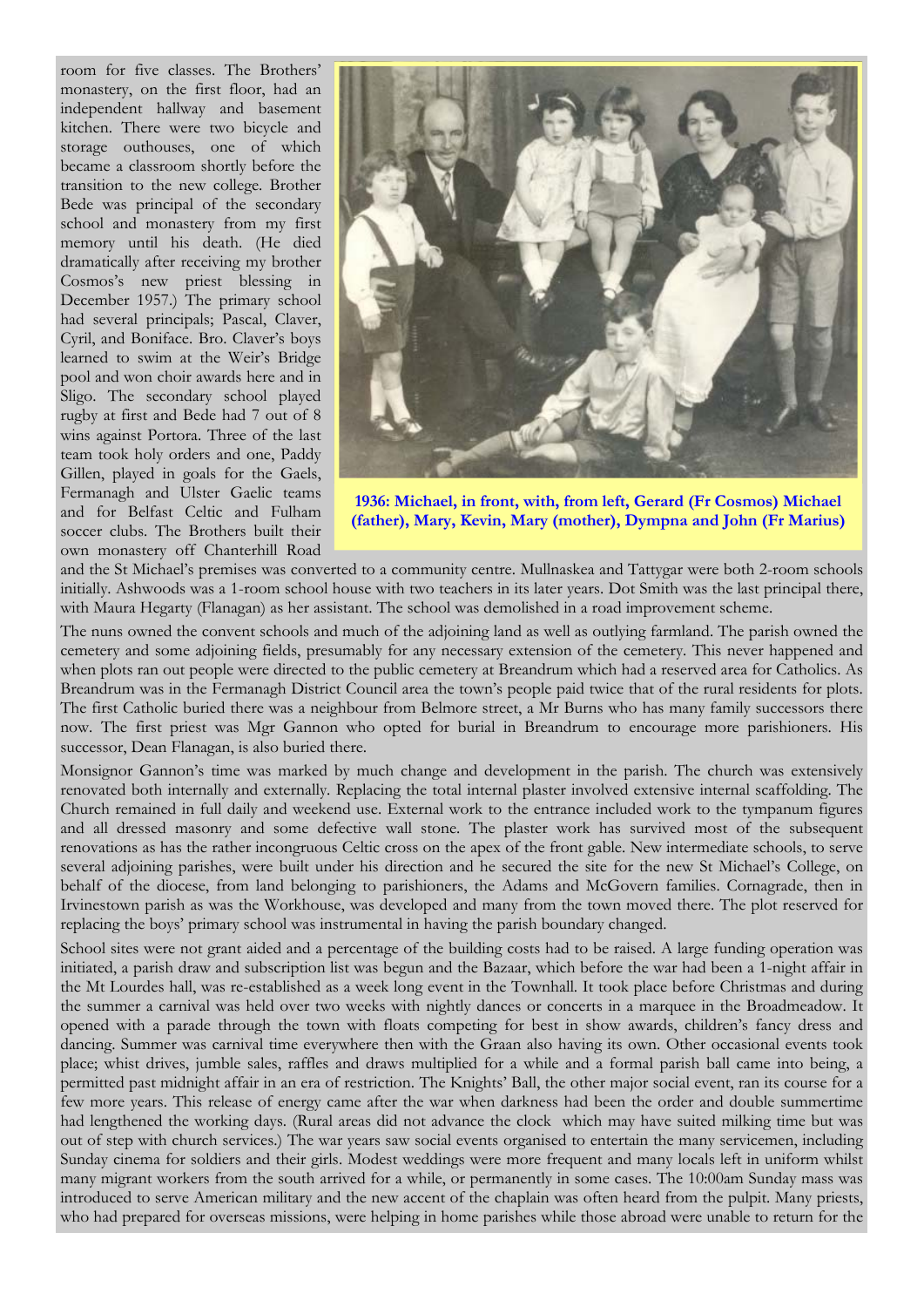duration. I don't know how their missions and charities coped without the financial help which was cut off by the war. New clergy brought changes. Fr John McKenna established the Catholic Boys Scouts and Girl Guides both here and in other parts of the county. Fr McGuinness was much exercised by the Itinerant settlement movement and Fr Murphy reorganised the choir and children's choir, giving rise to a yearly pantomime in the new Community Centre which also catered for youth, badminton and bridge clubs. The many religious of the time were not often unoccupied.

A major figure in the church was the organist, Tommy Maguire, who was also the choirmaster. The choir performed at 11:30am Sunday Mass, evening devotions and all of the special occasions. Most hymns were in Latin. The organ loft was smaller then as was the choir and the organ was hand pumped. (The Methodist church organ was powered by a water pump.) Tommy was self-taught and may have had cinema experience: he marched the congregation out to the strains of 'Kelly the boy from Killane' or the triumphal march from 'Aida'. Secular music was frowned on except at weddings. Choirs at devotions were informal - whoever turned up, - but singers like Miss Flanagan from Galligans, Mr.Kennedy from the Forthill and Charlie Hynes were regulars and often soloists. Church organs were serviced at intervals and the man from Meldrums would recruit a senior schoolboy to provide power. Approximately  $f_1(10,000)$  was spent recommissioning the organ after the war but it needed to be rebuilt in recent years.

Although the Vincent de Paul Society and the Ladies of Charity ran some small events, the only parish functions I can recall in my youth were the bazaars in Mt. Lourdes Hall and a concert in the newly opened Regal cinema, featuring locals, singing, reciting and dancing, and some visiting performers. Tina McLarnon (Campling), Angela Mc Govern, Mary Timoney and Reasha Donnelly were seen with Hubert Valentine, a notable singer and teacher from Dublin, who may have had local connections. He was still singing in Mt. Argus in his nineties. My own favourite was wee Willy Doherty from Derry, a comedian whose clerical son inherited his comic stage gifts. The Graan concert in later years was a more professional affair, run by the Belfast Superoptimists at the end of their summer stint in Bundoran, at which Joe Locke (McLoughlin), a big star with local connections appeared on occasion and boxer Rinty Monaghan was a constant feature.

The early resentment of diocesan clergy to the Graan was still noticeable up to the election of Bishop O'Callaghan from Armagh diocese. My father, who had built the church and monastery on the former Cassidy estate, was engaged in extending the accommodation which opened in 1937. My grandfather Boyland was foreman and I was much interested



**Michael and his late wife, Theresa** 

in the work, preparation for which involved his early breakfast at 6:00am with eggs boiled in the electric kettle - including one for me on occasions. On one occasion I escaped harm when the Graan dogs arrived; the Alsatian went for me but the Airedale saw him off. There was a considerable farm at the Graan which the novices helped to run and, in my brother Marius's year there, led to a tragic drowning when they went to Lough Erne for a swim after work. The monastery attracted considerable support from a wide area with such notable figures as Fr. Ignatius, a great preacher and missionary whose stammer never affected his public utterances. Feast days of the patrons, St. Gabriel and Paul of the Cross, were honoured with processions in the grounds and the arrival of new saints, Gemma Galgani, Vincent Strombi, and Maria Goretti in particular and then Fr.Charles of Mt Argus, kept devotions on a high note.

Like the Graan, the churches at Lisbellaw and Cradien had galleries for the public and the choir with a more modest harmonium in lieu of an organ. Without a resident priest, both areas were actively served by laity and supported each other's events. Tattygar had its own bazaar and Mullnaskea sports, a north county event, was administered from the school although competitions were outdoor events. The then tiny band hall was in frequent use for parish and other interests, including concerts, visiting drama groups, local sketches, dances and card drives, My earliest memory is of Joe Rafferty as Kevin Barry and Matt Henderson as his jailer.

*Indeed, those were the days.* 



**Tish and Gerry Elliott received a Testimonium, on behalf of the pilgrims from the parish who travelled to Rome in May. Signed by**  Pope Francis, it **acknowledges the Year of Mercy pilgrimage from St.**  Michael's Parish of **Enniskillen.** 

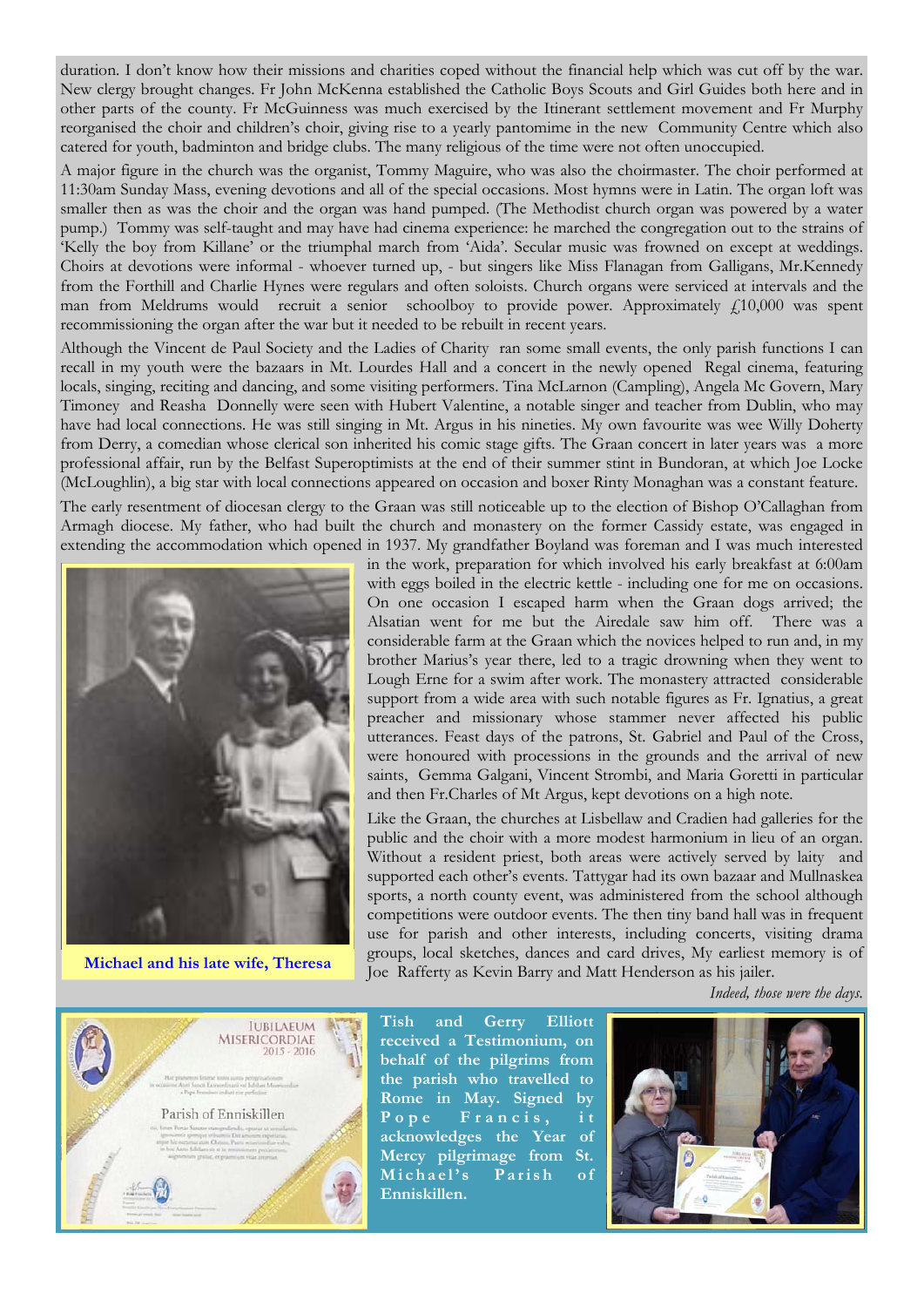# **Benefits of Parish Involvement**

Pride in our local community and helping those in need: these are what come to mind when I think of St. Michael's Parish, with our energetic, welcoming and bustling parish life. Such things make it a joy to be engaged and active within the parish, as well as sharing our faith journey alongside others who can inspire us on that journey, give us new answers and, most importantly, make parish involvement genuinely enjoyable and fun. A turning point for me particularly was the visit of Queen Elizabeth II to Enniskillen and the consequential feel-good factor in the parish. Such cross-community work with the Protestant-based faiths had led me to the Ulster Project a year before. Having my eyes opened by witnessing at first-hand the benefits of co-operation and reconciliation over suspicion and hatred was gratifying. Seeing the Queen's visit only reinforced that. Beforehand I had done some Church activities such as being a part of the Second Readers' Rota. Such things seemed like a chore, but through that event, coupled with increased maturity, I realised the parish doesn't end at the Church doors. In fact there is a vibrant scene with a whole host of social activities involved.

These events, along with encouragement from friends, led me to participate in the John Paul II Awards. This involves completing Church-based and social-based activities once a week for between 8 and 20 weeks, depending on whether you

wish to gain a Bronze, Silver or Gold Award. This opened up a whole host of opportunities to allow me to give back to the parish that had given me chances such as the Ulster Project. Perhaps the most satisfying aspect of the Award for me was the Lourdes pilgrimage, when I went along with other youth pilgrims to assist elderly and disabled diocesan members. Aiding them on their faith journey, alongside their joy at the little things, kicked home an appreciation of what I have and reinforced my personal faith in such an awe-inspiring location.

The faith was important when my late father passed away 18 months ago, while the support of parishioners will never be forgotten by myself. So visible again was the unity present within the parish, as parishioners rallied to support those with deceased relatives. The relationship our family holds with the priests of the parish has led to a whole avenue of opportunities; from the interesting conversations from the African Missions with Fr. John Skinnader to being invited to meet President Michael D. Higgins when he came to St. Macartan's Cathedral last year. Writing this has made me appreciate the parish, recalling all the experiences it has opened up and provided. Something which means a lot and is a very positive aspect of my life that I hope can long continue. **Tarlach Russell** 



#### **A Very Memorable Experience - Gerry and Tish Elliott**

Rome and Assisi - our parish pilgrimage. Accompanied by Fr Raymond, we flew out from Dublin airport, where we had been joined by other pilgrims from Galway and Dublin. On arrival in Rome we were met by the Tour Operator, Ciaran, and Marella - both very knowledgeable, interesting and fluent in Italian. We visited the basilicas and landmarks such as the Trevi Fountain, the Coliseum and the Spanish Steps. One of the highlights was being in St Peter's Square on the Wednesday morning for the Papal Audience. A few of us also visited the Vatican Museums, including the Sistine Chapel - truly magnificent. Our last days were spent in Assisi, a beautiful, tranquil place to wind down for the journey home.

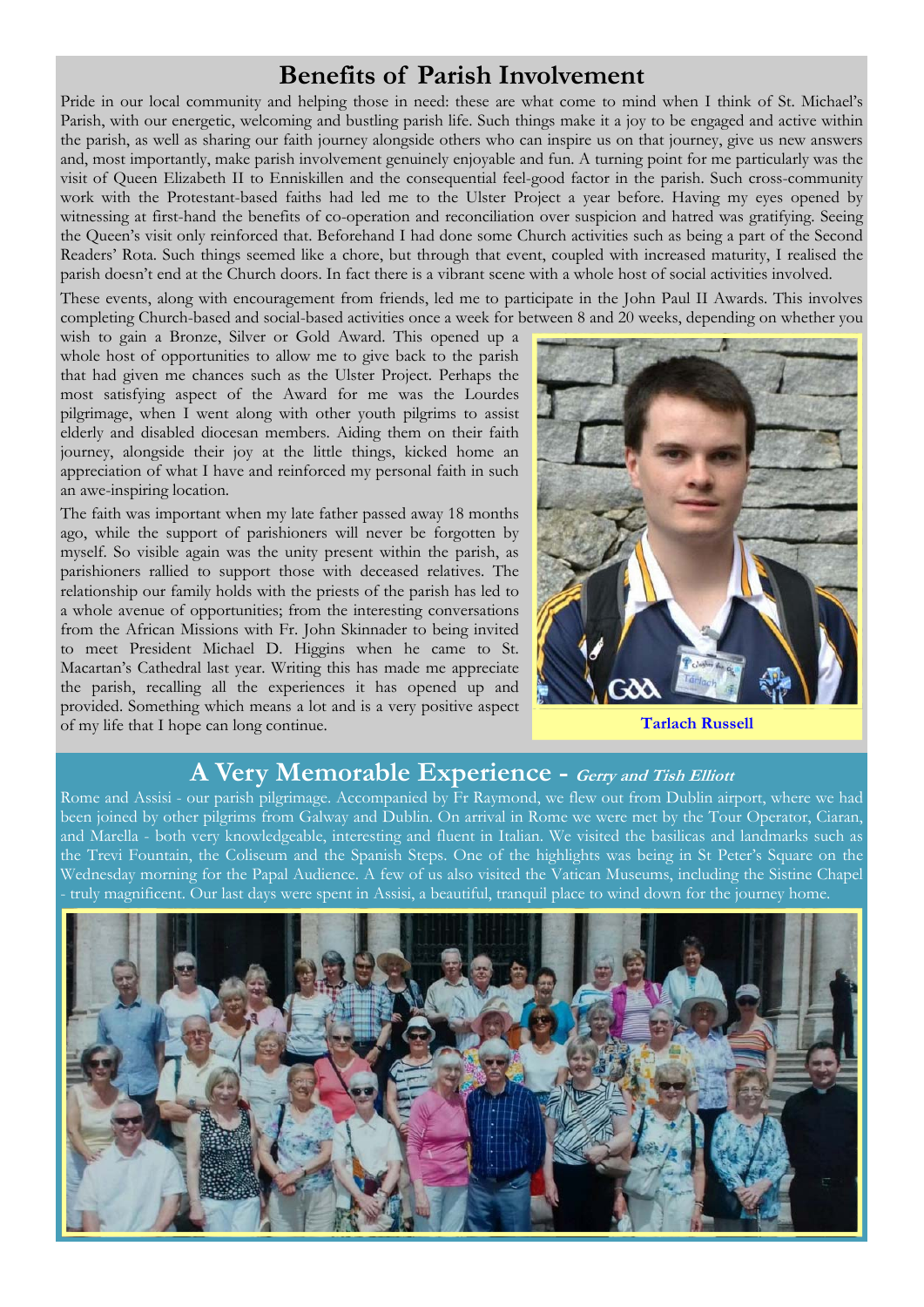#### **From the East to the West**

Every time when I tell people I am the youngest of five in my family, people would raise their eyebrows. Yes I am very lucky to be born before the one child policy came into practice in China, otherwise no me in this world! I had very happy childhood, loved by my parents, three brothers and one sister. Both my parents are very devoted Christians with strong faith. For you to know me better I have to tell you about my Chinese historical background.

China is an atheist country about 1% Catholic. At school we were told religion is the opium of people's spirit. In order to pass my exam I had to follow their view. I was even called '*Christian devil'*. There was no church and no priests in my childhood. Christians were looked down as lower class, strangers and legitimate targets to be criticised or persecuted especially during culture revolution between 1960s-1970s. My parents had to go to re-education centre to be re-educated. My mother was sacked from teaching because she was a Christian. I was told at home to keep quiet going out as it can be dangerous. Many Christians did not dare to claim to be a Christian in public to avoid the discrimination. My grandfather suffered even more due to the '*anti-foreign religion'* uprising in his time. Christianity was regarded as a foreign religion, which was thought as a link to the foreign invasion of China. His entire family were martyred; he was the only survivor – an orphan. We are now proud to be the heirs of the martyrs; hopefully we can follow their example to be the witness of the Good News.



**Sister Rosa** 

Chinese government was surprised Chinese Christians still existed after decades without a church. My religious upbringing is very much owing to my mother. She led and still leads prayer morning and evening, at home and in the church wherever she is. My mother used to say "*Mass*" (Mass prayer) on Sunday with our extended family together before we got a priest. I learnt most of my prayer at home from my mother. She used to tell us the stories from the Bible, and taught catechism to us and to other Christian children of the village. I don't know how many babies she baptised, or how many Christian weddings ceremony she organised in private setting. She would also accompany every dying Christian in my village. She was like woman "*priest*" when we did not have priest. She has been a great example for me to follow. Now we have young priest, she is "*retired*" from that ministry.

God's call is mysterious. My sister went to the convent before me and that might influenced me a bit. Anyway after many years later I joined her as a member of Sister of Providence. Unlike Religious in West we have no tradition to follow. We are in very early stage of development and are searching for our identity and the way forward. The church in China is in a very unique situation, we are struggling to face both inside and outside challenges, nevertheless thousands of churches have been built and thousands of priests have been ordained since 1990s. We practice our faith with limited freedom, but we are grateful for what we have, and we hope that with the guidance of the Holy Spirit we can go forward in confidence with the world wide Catholic church.



**September 15th is Moon Festival in Sr. Rosa's home**  "*a big feast day for family reunion and celebration of the harvest time*". This year it is "*the pilgrimage day of our diocese. We climb the mountain, on the way say the 14 station of the cross, and have Mass at the top...thousands of pilgrims of my diocese will be there*."

How a Chinese came to Enniskillen is in many people's mind? First, I was privileged to have the opportunity to study in Dublin where I studied theology, pastoral ministry and Spiritual accompaniment course. I also had my hospital chaplaincy training in the Mater hospital. When hospital chaplain in Enniskillen had vacancy I got invitation from Mgr Peter. Above all God has arranged things beyond my expectation. God has been step by step leading me here, a place I had never heard of. Now I am enjoying the pastoral ministry for God's people in the South West Acute hospital, I go to hospital and go around the wards to visit the patients. It is a privilege for me to be involved in this important ministry in St Michael's parish. I am very grateful for people's kindness in this parish and in hospital. I need your prayer for the ministry, God he has brought me to this stage, and I will continue to trust in His providence.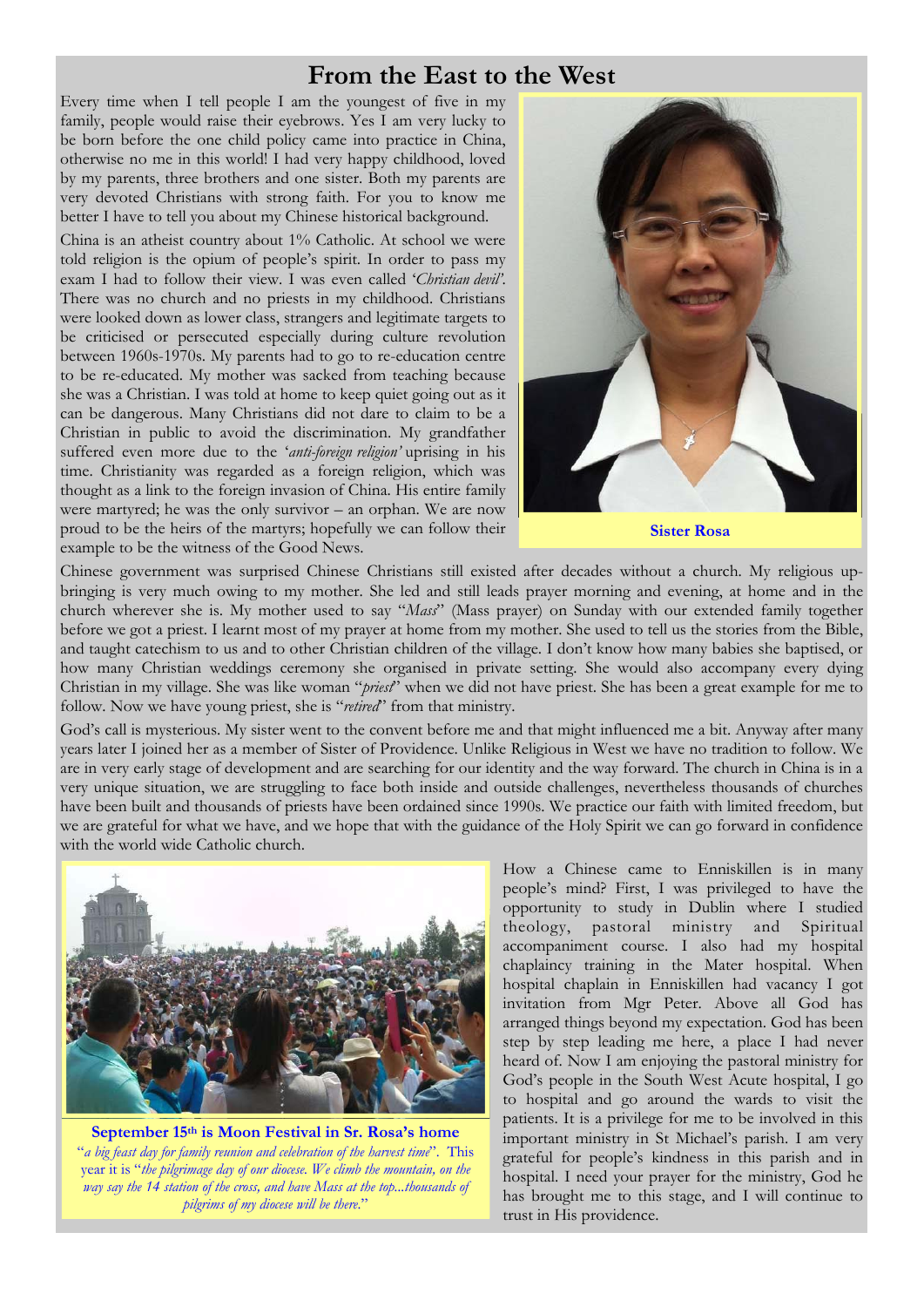# **From The Reading Rooms to All Ireland Champion**

I spent my early years in Westville Terrace, Enniskillen with my three brothers, Gerald, Eamon and Vincent (Shorty) and my two sisters, Maura and Maria, under the watchful eye of my father and mother, Paddy and Mary. I first went to school in The Convent of Mercy, for three years, where I was taught by nuns. Sister Concepta made a great impression on me. Her stern looks usually melted away into a pleasant and forgiving smile. When I was six my brother Gerald died. I missed him very much – he used to take me out fishing with him to the Weir's Bridge.

On moving to St. Michael's Primary I was greatly influenced by Brother Falconer who put me through the 11 plus. As a young lad I was an altar boy in St. Michael's and in my youth sang in the church choir. Fr Murphy was an inspiration in those days.

I then went across the yard to the grammar school for three years before we were relocated to the new school at Drumclay. My school pals included Paul O'Shea (Eden Street), Ben Keaveney



**John McIntyre** 

(Queen Street), and, from Ederney, Joe McVeigh and Jim Mulligan, who both became priests. Jim was a late vocation and I attended his ordination ten years ago in London. From St. Michael's college I have fond memories of Fr Marron, Fr McElroy, Colum Gillespie and Mr McCarney., who once said to me "*McIntyre, if I say you were talking you were talking whether you were talking or not*" – just for the record I was talking.

When I left school I went to work in Scallons of Irvinestown but I became redundant quite soon and went to work in the civil service in England. Homesick, I lasted nine months there, returned and got a job in the N. Ireland Civil Service, in Belfast. During the next eight years, I did more studies, eventually getting a BA degree. Then, in 1979, I decided to get into teaching. My teacher training year in Derry was enjoyable; as well as perfecting my teaching skills I was honing my billiards and snooker skills. Indeed, these were also being sharpened in St. Michael's Reading Rooms and The Forester's Hall where I had first started playing. Names that come to mind are Barney McKeown, Frankie Hynes, Francie McAuley, Mickie Carney, Peter Kelly, Pa Adams, Martin Flynn, Cocum Adams, Kenny McGinn and, of course, my brother Eamon. I believe I was the only player to win both the Monsignor Gannon Confraternity Cup for billiards and the Dean Flanagan Cup for snooker in the same year. I was not an overwhelmingly popular winner of the snooker as practically all the council workers had backed Barney McKeown to beat me in the final.

My first job as a teacher was in Larne Technical College but after two years I secured a job in Newtownabbey Technical College where I remained for some twenty years. My working life had many ups and downs. The highlight, however, was when lecturing in educational psychology to student teachers in St Mary's Teacher Training College, Belfast.

My father passed away in 1980 and my mother in 1993, both after lengthy illnesses which were heart wrenching to watch. More recently I lost my two remaining brothers, Eamon and Vincent, both quite suddenly, but their legacies live on.

I married Ann in 1990 and our son Simon was born in 1991. He now works as a sports journalist for UTV. The most dramatic thing that has happened to me was in 1996 when I had a brain haemorrhage while on holiday in Florida. I managed to survive, thanks to skilled surgeons and the many prayers of my family and friends and those who prayed for me from St. Michael's parish. That event gave me a rude awakening in my faith for the better.

My hobby in billiards and snooker gave me much enjoyment over the years. I became Northern Ireland and All Ireland Billiards Champion in 1989 and 1991. These sports have taken me to such places as Malta, Romania, India, Bahrain and Singapore. I still get a buzz from playing. However, I had one of my most fulfilling experiences just last month when I visited Medjugorje after reading my good friend Fr Jim Mulligan's Book "*Medjugorje What's Happening?"* Well something happened to me there which I felt was special – perhaps sufficient to say I literally saw the 'light' and a miracle.

On final reflection I feel that the beliefs and values that I got from my family and faith gave me the strength and the substance to face life and its many challenges. My philosophy has always been – *Always do what makes you happy, Be with who makes you smile, Laugh as much as you breathe, Love as long as you live*.



Tympanum - "*the semicircular area above the lintel of an arched entrance ….. Often decorated with sculpture in the Romanesque and Gothic periods of architecture*".

Sometimes we fail to appreciate or even notice what is most familiar to us. Have you recently looked at the tympanum, wonderfully restored during last year's renovations to the front of our church - or at the other beautiful features of St Michael's?